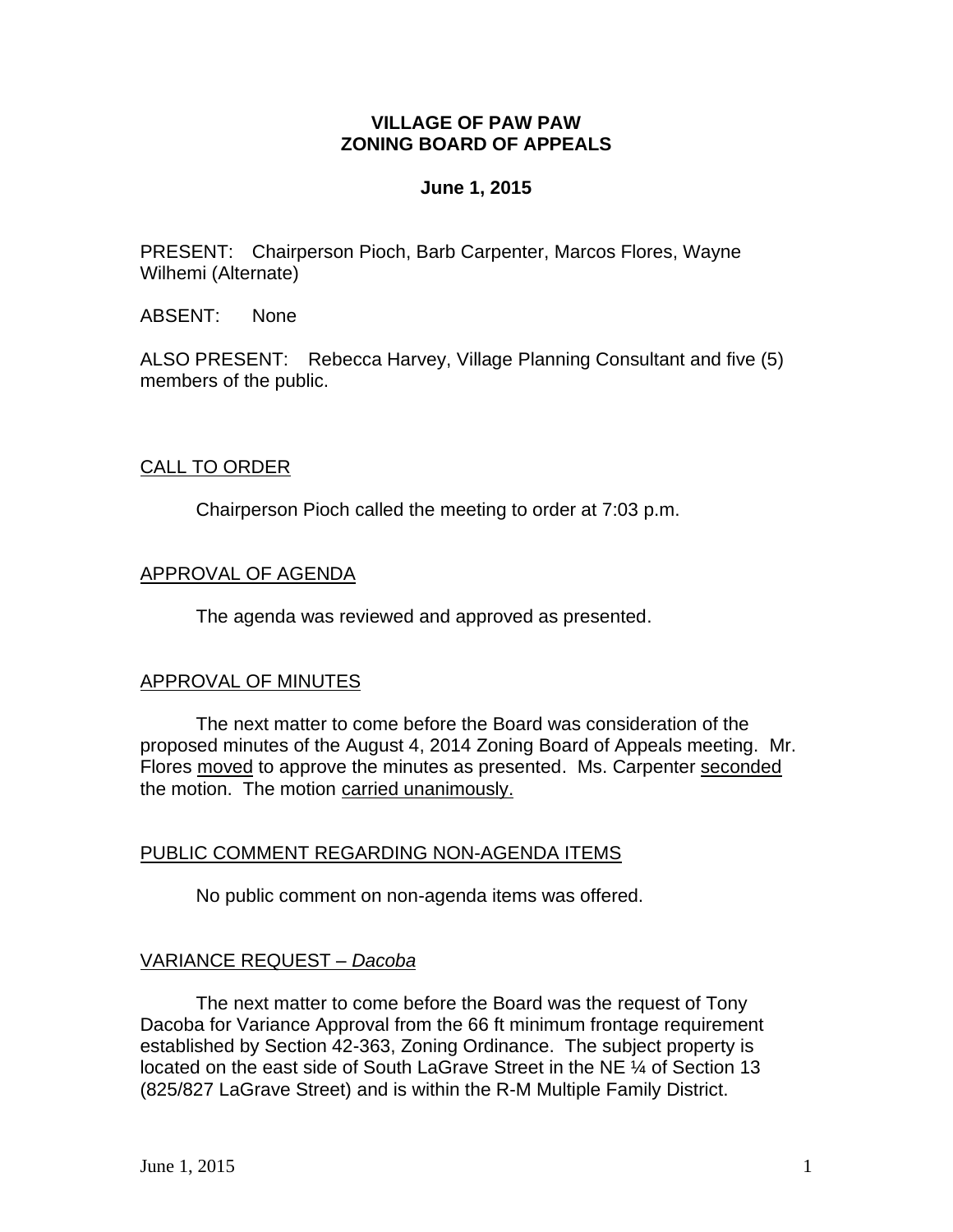Tony Dacoba was present on behalf of the application. He provided an overview of the proposed land division/combination, noting the following:

- Parcel A consists of approximately .7 acres and is provided 0 feet of roadway frontage.
- Parcel A is currently provided access through an existing 33 ft wide easement extending from LaGrave Street.
- Parcel A is proposed to be combined with the parcel immediately adjacent to the northeast.
- Parcel B consists of approximately .42 acres and is provided 0 feet of roadway frontage.
- Parcel B is proposed to be provided access through a 33 ft wide easement extending from LaGrave Street.
- Parcel B is proposed to be combined with the parcel immediately adjacent to the northeast.

Variance approval from the 66 ft road frontage requirement is requested to permit the establishment of a modified Parcel A and a modified Parcel B in that neither will be provided any roadway frontage. He distributed photos of the subject properties.

Mr. Dacoba explained that the 'parent parcel' over which the 33 ft wide access easement is located and the adjacent parcels to the northeast proposed for combination are all family-owned. He explained that Parcels A and B are currently vacant and are proposed for combination with the adjacent parcels so as to increase the buildable area of the adjacent parcels.

In response to Board questions, Mr. Dacoba explained that the buildable area of the adjacent parcels is minimized due to their proximity to the Paw Paw River (ie. topography, wetlands) and that adding land area (Parcels A and B) will improve building options on the properties.

No public comment was offered on the matter.

The Board then proceeded with a review of the variance criteria set forth in Section 42-66, noting the following findings:

- 1. The division of the parent parcel that created the subject properties and the subsequent development of same has created the inability to provide the requisite 66 ft of road frontage for the rear parcels and is not generally considered a unique circumstance of the property.
- 2. The proposal constitutes a minor reconfiguration of existing property boundaries and will not serve to create additional building sites nor change the existing access arrangement to the parcels.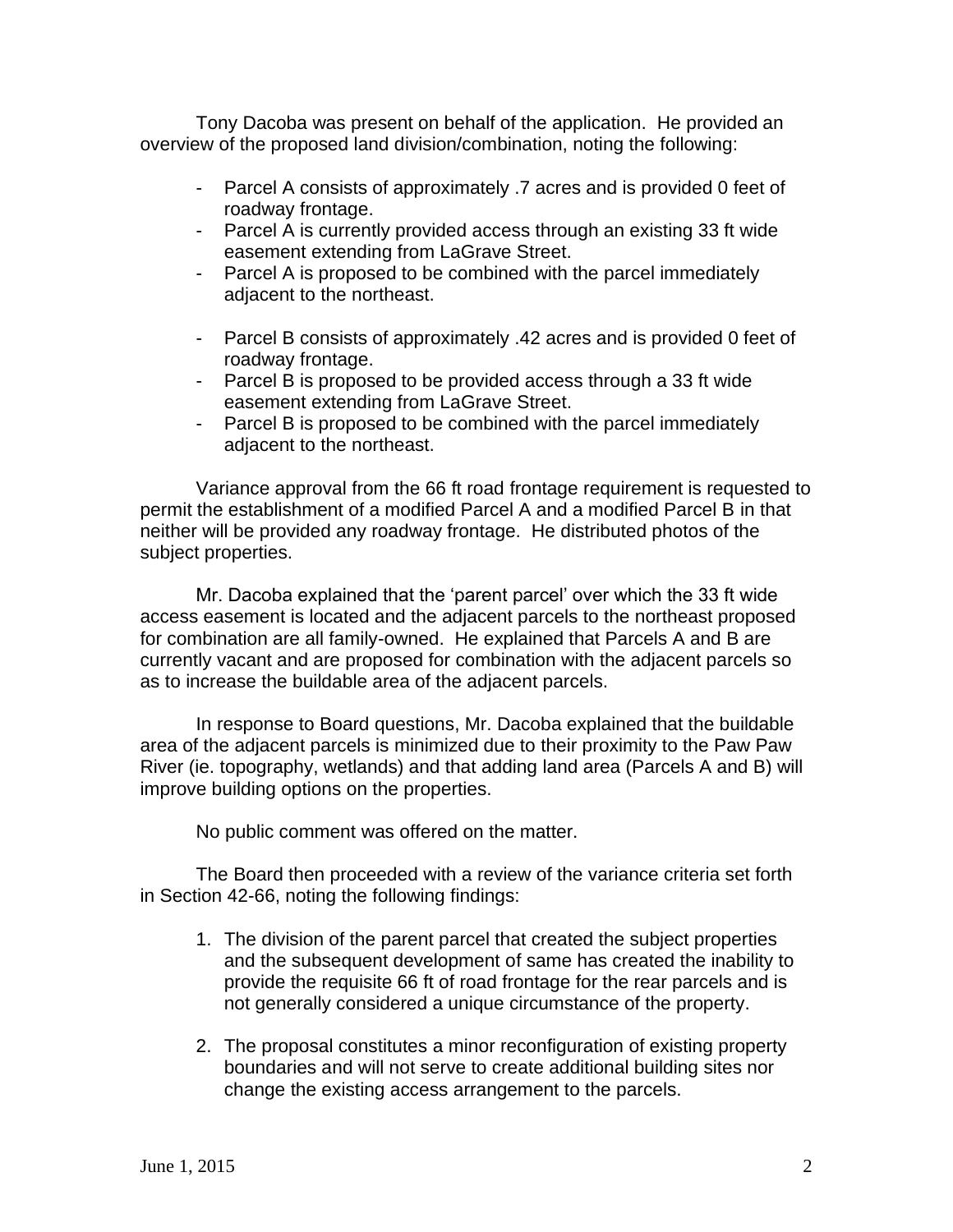- 3. The parent parcel will continue to comply with all applicable dimensional requirements; the proposal will not create additional building sites, alter current density patterns, nor change the frontage currently provided to each parcel; the access arrangements to the rear properties will be improved; and, will not create any nonconformities with existing building locations.
- 4. The condition of the property is not of a 'general or recurrent nature' and does not justify an amendment to the Ordinance.

Board members noted that the importance of the findings on Criteria #2, #3 and #4 outweigh the finding that no unique physical circumstance of the property exists.

Ms. Carpenter then moved to grant variance approval from the 66 ft minimum road frontage requirement to allow the proposed land division/combination resulting in two lots that will continue to not be provided any frontage on a public/private road. The variance is granted based upon the findings of the Board on the variance criteria set forth in Section 42-66, Zoning Ordinance. Mr. Flores seconded the motion. The motion carried unanimously.

# VARIANCE REQUEST *– Village Pharmacy*

The next matter to come before the Board was the request of James Clark, representing Village Pharmacy Properties, LLC, for Variance Approval from the following standards of the Downtown Overlay District for the proposed expansion of the Village Pharmacy and related site improvements:

- Section 42-254 A. 0 ft maximum front yard setback from LaGrave Street
- Section 42-254 A. 100% building frontage along East Michigan and LaGrave Street
- Section 42-254 E.3. 60 ft maximum parking lot frontage along East Michigan and LaGrave Street

The subject property is located at 320 East Michigan and is within the Downtown Overlay District.

Ms. Carpenter stated that she will be abstaining from consideration of the request by Village Pharmacy due to a conflict of interest. She explained that she owns property within 300 ft of the subject site. The Board acknowledged Ms. Carpenter's declaration.

*(Ms. Carpenter exited the meeting)*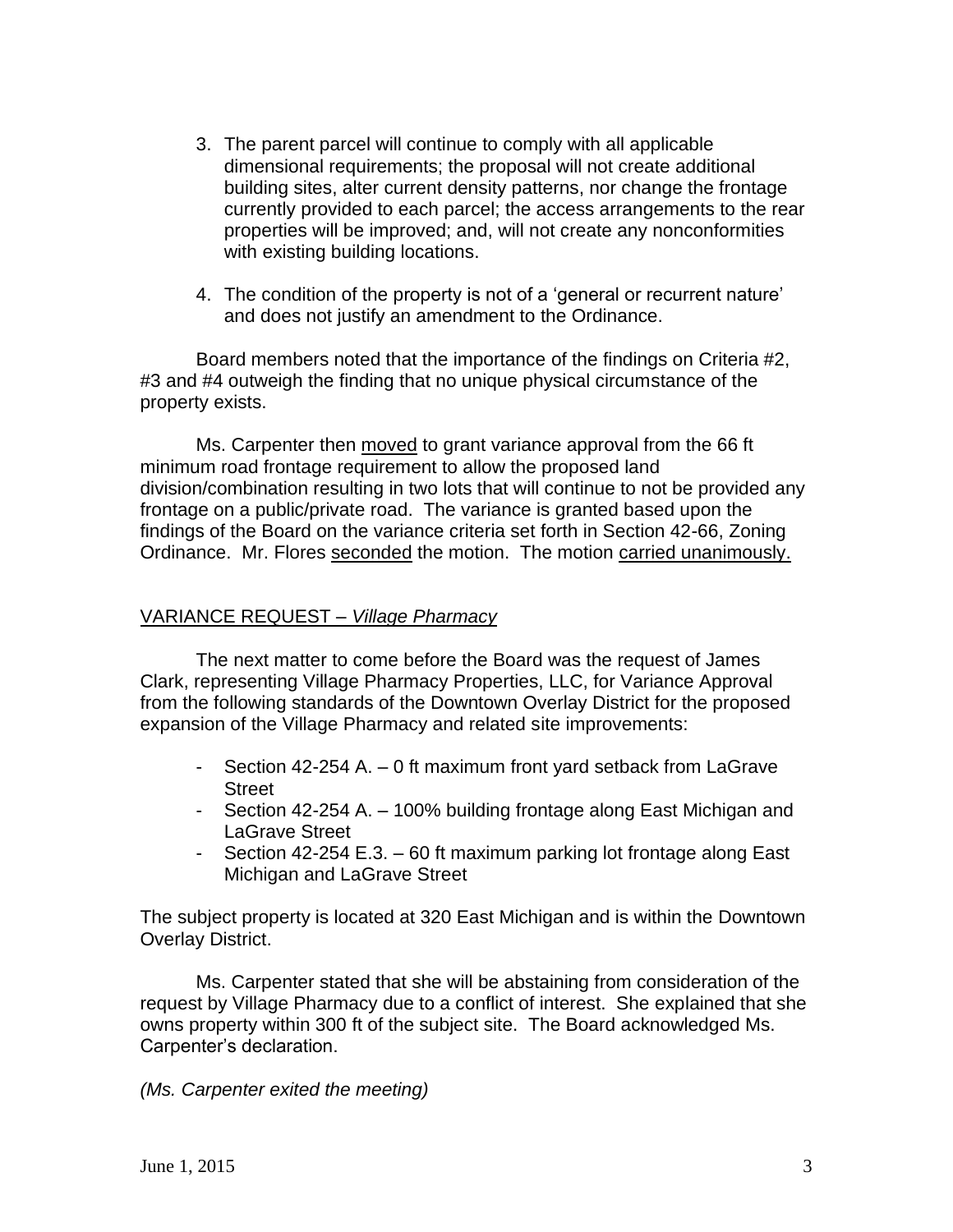Kris Nelson, Schley Architects and Jim Clark and Joe Romph, Village Pharmacy Properties LLC, were present on behalf of the application. Mr. Clark stated that the pharmacy is doing well and has outgrown the existing building. He noted that the proposed development plans were designed pursuant to the recently adopted Downtown Overlay District and that they understand that the project has the ability to serve as a model and stimulant for the area. With that said, Mr. Clark explained the economic need to renovate the existing building rather than to build a new building . . and the inherent difficulties in meeting some of the design standards of the new district by using the existing building. He stressed the need to offer a drive-thru element at the site.

Mr. Nelson then provided an overview of the project, noting the following:

- the proposed additions will serve to double the size of the building;
- additional property has been obtained from Berkshire to accommodate proposed site improvements;
- the overall floor plan noting an increase in retail area and the location of the drive-thru element; and,
- use of the building form and façade details to meet the intent of the 2 story and transparency requirements of the DOD.

Mr. Nelson stated that the proposed building expansion and related site improvements will require the following variances:

Section 42-254 A. requires a 0 ft front yard setback from LaGrave Street; a 10 ft setback from LaGrave Street is proposed consistent with the setback of the existing building and in consideration of the existing drivethru element of the facility.

Section 42-254 A. requires 100% building frontage along East Michigan and LaGrave Street;

- 35% building frontage along East Michigan is proposed to allow side yard parking in conjunction with the Berkshire site design.
- 0% frontage along LaGrave Street is proposed given the proposed 10 ft setback and drive-thru element.

Section 42-254 E.3. allows a maximum 60 ft parking lot frontage along East Michigan and LaGrave Street;

- 61 ft side yard parking lot frontage is proposed along East Michigan
- 73 ft side yard parking lot frontage is proposed along LaGrave Street

He stated that the proposed site improvements will include the closure of three existing driveways; the use of a shared access with Berkshire; and a crossparking agreement with Berkshire. He noted that the proposed landscape arrangement is designed to create a positive pedestrian realm, especially for pedestrian traffic between the pharmacy and Berkshire properties.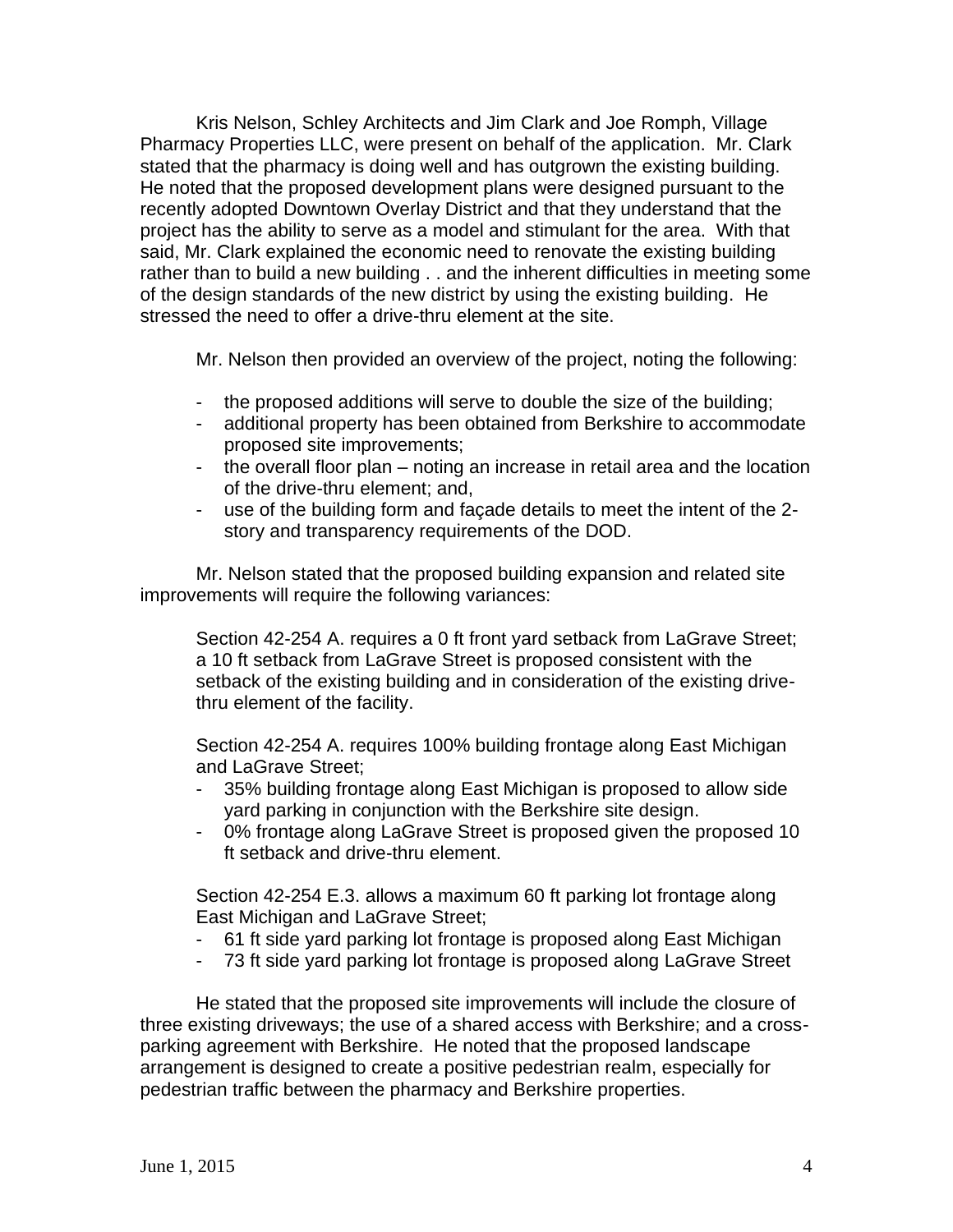Mr. Nelson summarized that the requested variances are necessary to allow for the continued use of the existing building and to facilitate compatibility of design with the Berkshire site improvements.

No public comment was offered on the matter.

General Board discussion ensued. Chairperson Pioch noted that the Downtown Overlay District employs requirements specific to corner parcels to ensure that corner property is designed effectively. Mr. Nelson stated that the site was designed to consider those 'corner property' objectives through driveway placement and landscaping. He acknowledged the limitations of using the existing building. Chairperson Pioch stated that the subject site is at the end of the Downtown Overlay District and recognized the design logic behind locating the building entrance on the corner closest to Berkshire and providing a transition to the residential land use to the east.

The Board then proceeded with a review of the variance criteria set forth in Section 42-66, noting the following findings:

- 1. The existing building location provides the framework for the two building additions; the subject site is on the end of the block - - the proposed building and site design will serve as a compatible transition from the residential building patterns to the east and the downtown building pattern to the west; and, the site design recognizes and is consistent with the adjacent Berkshire site layout.
- 2. The subject site is on the end of the block - the proposed building and site design will serve as a compatible transition from the residential building patterns to the east and the downtown building pattern to the west; denial of the setback/frontage variances will prevent use of the existing building; and, as a corner lot, the pharmacy will constitute the only commercial building on the block along LaGrave.
- 3. The proposed architectural design and building placement along East Michigan is consistent with existing downtown buildings; the site design recognizes and is consistent with the adjacent Berkshire site layout; the proposed site improvements will include the closure of three existing driveways; the use of a shared access with Berkshire; and a cross-parking agreement with Berkshire; and, the proposed landscape arrangement is designed to create a positive pedestrian realm.
- 4. The condition of the property is not of a 'general or recurrent nature' and does not justify an amendment to the Ordinance.

Mr. Flores then moved to grant variance approval from the 0 ft setback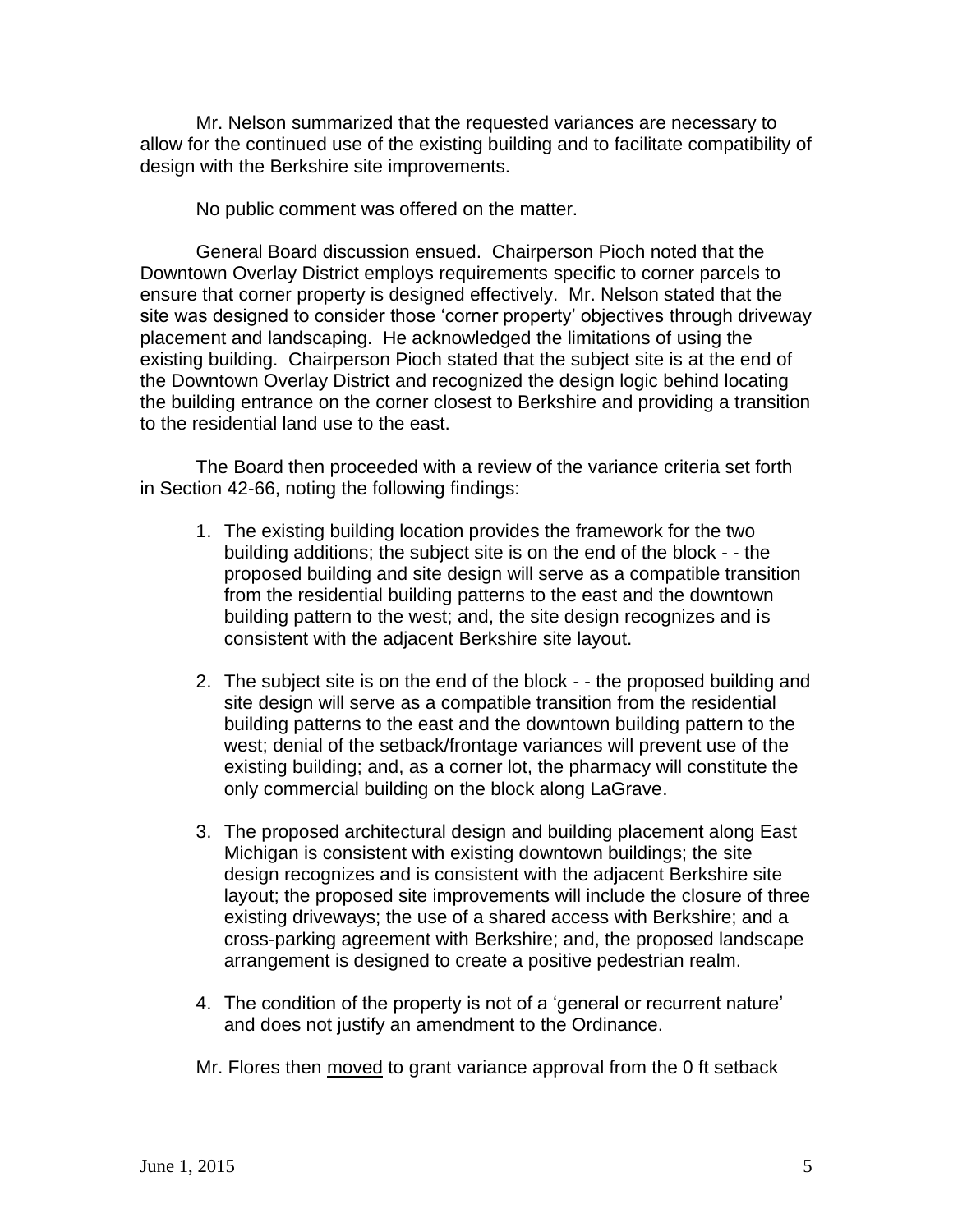requirement from LaGrave; the 100% building frontage requirement along East Michigan and LaGrave; and, the 60 ft maximum parking lot frontage requirement along East Michigan and LaGrave for the proposed expansion of the Village Pharmacy and related site improvements. The variances are granted based upon the findings of the Board on the variance criteria set forth in Section 42-66, Zoning Ordinance. Mr. Wilhemi seconded the motion. The motion carried unanimously.

*(Ms. Carpenter re-entered the meeting)*

### VARIANCE REQUEST *– Maple Lake Assisted Living Facility*

The next matter to come before the Board was the request of Leisure Living Management, representing Maple Lake Assisted Living Facility, for Variance Approval from the parking requirements applicable to *'housing for the elderly'* established by Section 42-404, Zoning Ordinance. The subject property is located at 677 Hazen Street and is within the R-M Multiple Family District.

Neil Kraay was present on behalf of the application. He stated that Phase II of the Maple Lake Assisted Living Facility received Planning Commission approval on May 13, 2015, *'subject to receipt of variance approval from the parking requirement.'* He provided an overview of the request, noting that the Ordinance requires the establishment of 109 parking spaces for build-out of the facility. Specifically, 1 parking space per 600 sq ft of gross floor area is required - - or 109 parking spaces are required for the proposed 60,415 sq ft total floor area for Phases I, II and III.

Mr. Kraay noted that a total of 66 parking spaces is proposed to serve the facility at build out. He explained that 36 spaces were provided with Phase I and an additional 30 spaces are proposed to be established with the development of Phase II. He detailed the following parking proposal:

| Phase I<br>Phase II<br>Phase III | 26 units<br>20 units<br>22 units | 41 spaces required<br>40 spaces required<br>28 spaces requires | 36 spaces provided<br>30 space proposed |
|----------------------------------|----------------------------------|----------------------------------------------------------------|-----------------------------------------|
|                                  |                                  | 109 space required                                             | 66 space proposed                       |

Mr. Kraay stated that they desire to provide adequate parking but can report that Phase I only currently uses approximately one half of the established parking spaces. He noted further that Phase II will constitute largely 'memory care' units and will primarily only require parking for visitors and staff.

In response to Board questions, Mr. Kraay explained that Phase II will consist of 14 memory care units and 6 independent care units; Phase III will be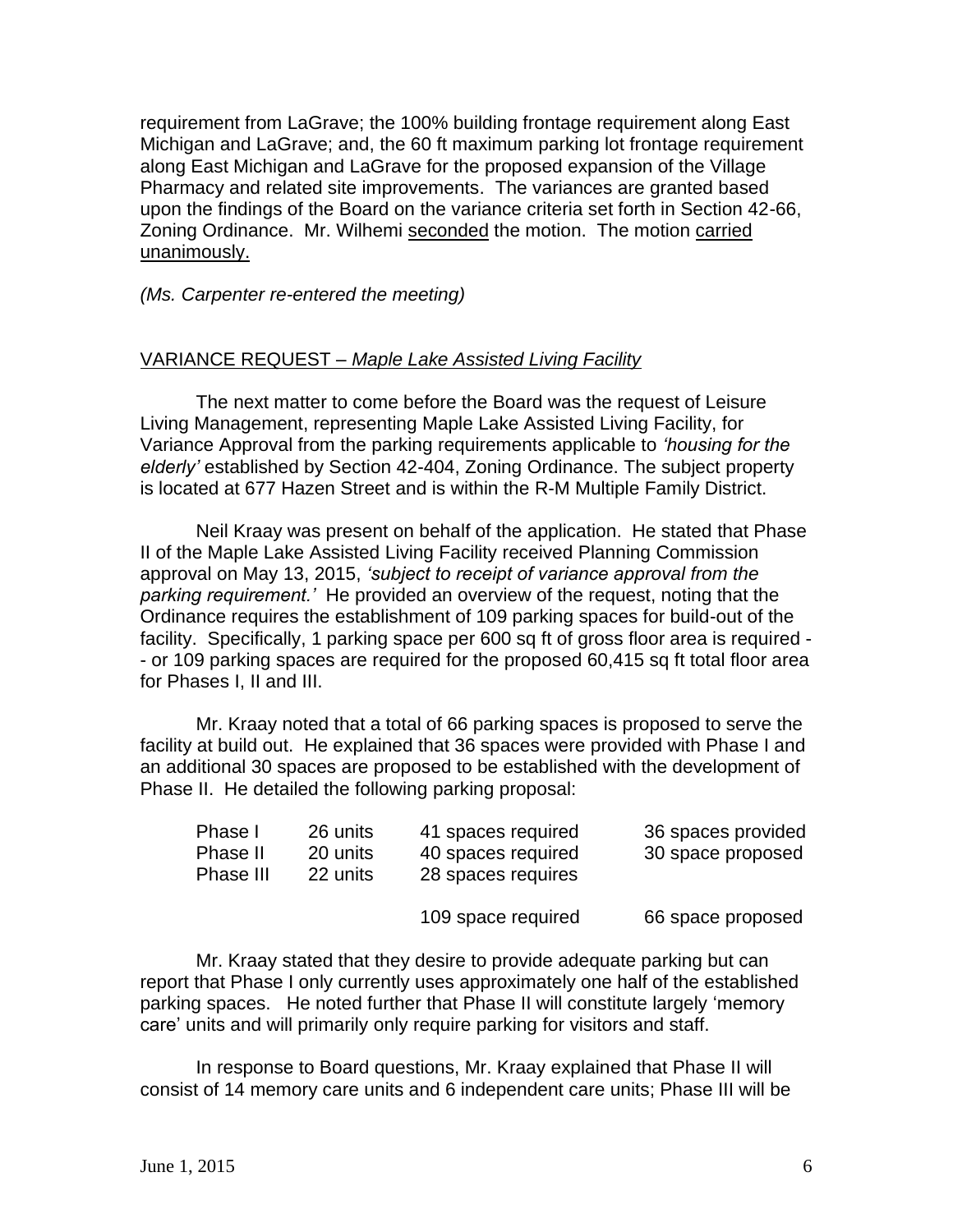all assisted-living units. He noted that the adjustments made to the size of the phases since the approval of Phase I are not a result of larger buildings or more units but rather a resizing of the units within each phase.

Mr. Kraay added that current industry standards suggest the provision of one parking space per unit. He suggested that such a parking ratio would be found in most communities developed today. He added that a review of the parking situation could be employed during site plan review of Phase III to confirm that parking demand is being met.

No public comment was offered on the matter.

The Board then proceeded with a review of the variance criteria set forth in Section 42-66, noting the following findings:

- 1. The site plan does not reveal any unique physical circumstances of the property preventing compliance.
- 2. A *'senior citizen apar*tment' development containing 68 units in the R-M District would be allowed and would only require the provision of 68 parking spaces (1 space/dwelling unit); and, pursuant to representations by the applicant, the parking standards applicable to *'housing for the elderly'* are not representative of typical parking demand related to such a use.
- 3. The proposed parking reduction will serve to reduce the paved area on the site and provide additional green space for storm water management; the proposed parking reduction is based upon the applicant's demonstrated parking demand; and, *'assisted living f*acilities' may not be well-represented by the older parking standards typically applied to senior citizen care facilities.
- 4. In recognition of the potential inconsistency between the parking standard and typical parking demand related to *'housing for the elderly',* an amendment of the parking standard should be considered.

Board members noted that the importance of the findings on Criteria #2, #3 and #4 outweigh the finding that no unique physical circumstance of the property exists.

Chairperson Pioch then moved to grant variance approval from the parking requirement applicable to *'housing for the elderly'* to allow the proposed establishment of 66 parking spaces to serve the 68 units of the proposed facility. The variance is granted based upon the findings of the Board on the variance criteria set forth in Section 42-66, Zoning Ordinance. Mr. Flores seconded the motion. The motion carried unanimously.